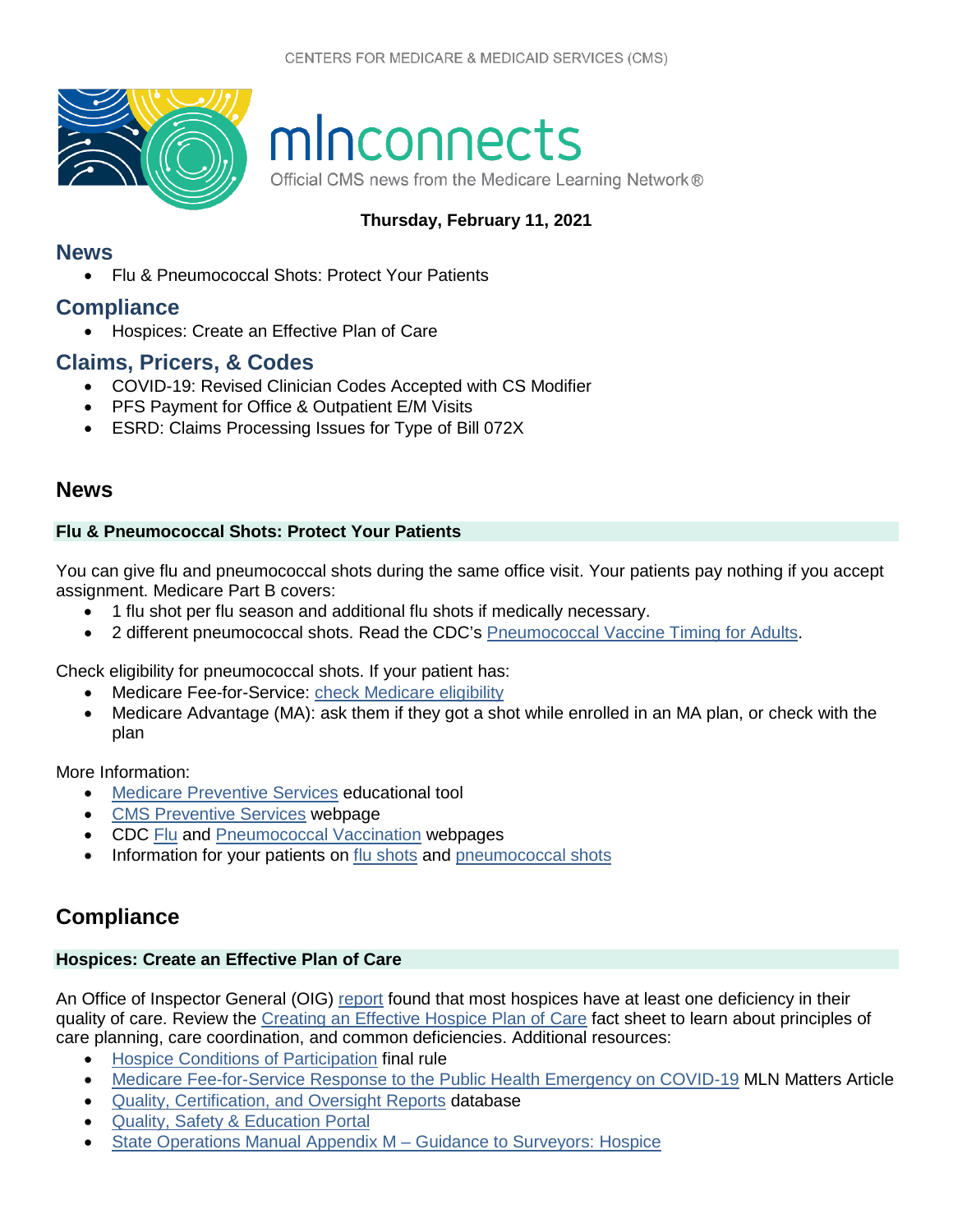# <span id="page-1-0"></span>**Claims, Pricers, & Codes**

### <span id="page-1-1"></span>**COVID-19: Revised Clinician Codes Accepted with CS Modifier**

Effective March 18, 2020, the Families First Coronavirus Response Act requires Medicare Part B to cover beneficiary cost-sharing for provider visits when a COVID-19 diagnostic test is administered or ordered. CMS updated the [list of codes](https://www.cms.gov/files/zip/cs-modifier-hcpcs-codes-physicians-non-physician-practitioners.zip) that physicians and non-physician practitioners can use with the Cost-Sharing (CS) modifier.

For dates of service on or after January 1, 2021, through the end of the public health emergency, we'll accept these codes with the CS modifier:

- HCPCS codes G2250, G2251, and G2252
- CPT codes 98970, 98971, and 98972 (These replace HCPCS codes G2061 G2063, which are accepted for services provided in 2020)

CPT codes 98966, 98967, and 98968 are accepted for services with the CS modifier provided on or after March 18, 2020.

More information about cost-sharing: [Medicare Fee-For-Service \(FFS\) Response to the Public Health](https://www.cms.gov/files/document/se20011.pdf)  [Emergency on the Coronavirus \(COVID-19\)](https://www.cms.gov/files/document/se20011.pdf) MLN Matters Article

#### <span id="page-1-2"></span>**PFS Payment for Office & Outpatient E/M Visits**

Effective January 1, for Physician Fee Schedule (PFS) payment of office and outpatient Evaluation and Management (E/M) visits (CPT codes 99201 through 99215), Medicare generally adopted the new AMA coding, language, and interpretive guidance [framework.](https://www.ama-assn.org/practice-management/cpt/cpt-evaluation-and-management) See the [fact sheet](https://www.cms.gov/files/document/physician-fee-schedule-pfs-payment-officeoutpatient-evaluation-and-management-em-visits-fact-sheet.pdf) for more information, including:

- PFS payment of Medicare's add-on codes for prolonged office and outpatient visits (G2212) and visit complexity (G2211)
- Medical review when time is used to select visit level

#### <span id="page-1-3"></span>**ESRD: Claims Processing Issues for Type of Bill 072X**

End-Stage Renal Disease (ESRD) providers: CMS is aware of 2 claims processing issues for type of bill 072X for dates of service in 2021:

- The ESRD network reduction deducted twice from your payments in error. We're correcting this issue and will adjust your claims.
- Claims with HCPCS codes J0604 (Cinacalcet, oral, 1 mg) and/or J0606 (Injection, etelcalcetide, 0.1 mg) received reason code 36226, requiring the AX modifier appended to the line, which isn't required for dates of service in 2021. Medicare Administrative Contractors will process claims pending with this reason code, including claims returned to the provider.

You don't need to adjust or resubmit your claims for these issues.

**[Like the newsletter? Have suggestions? Please let us know!](https://www.surveymonkey.com/r/2021MLNConnectsFeedback)**

[Subscribe](https://www.cms.gov/Outreach-and-Education/Outreach/FFSProvPartProg/Electronic-Mailing-Lists.html) to MLN Connects. Previous issues are available in the [archive.](http://www.cms.gov/Outreach-and-Education/Outreach/FFSProvPartProg/Provider-Partnership-Email-Archive.html) This newsletter is current as of the issue date. View the complete [disclaimer.](https://www.cms.gov/Outreach-and-Education/Medicare-Learning-Network-MLN/MLNProducts/MLN-Product-Disclaimer.html)

**Follow the MLN on [Twitter](https://twitter.com/CMSGov) #CMSMLN, and visit us on [YouTube.](http://www.youtube.com/playlist?list=PLaV7m2-zFKpihHxb4AiWNjbsIUUKCGljK)**